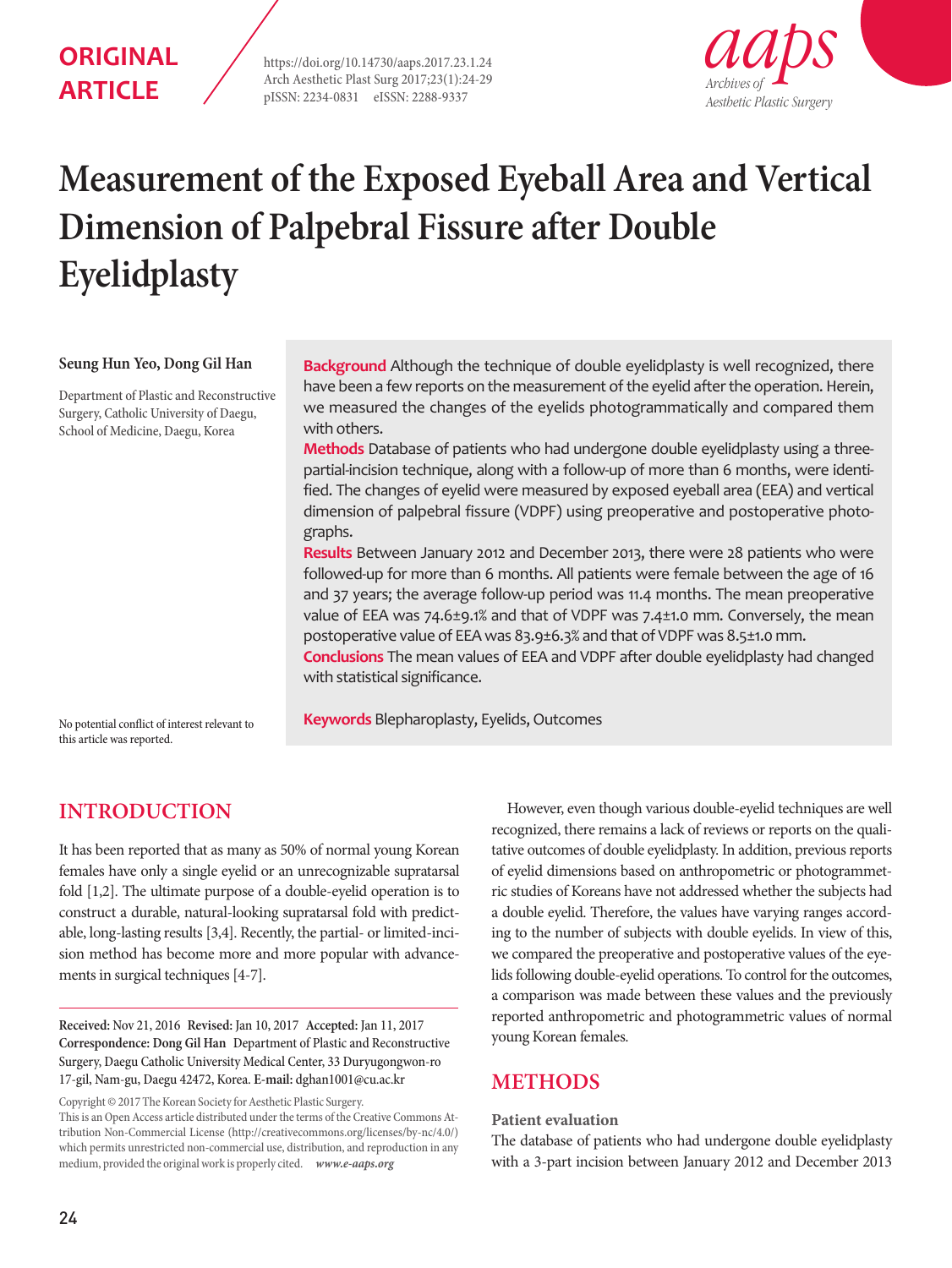was reviewed; we included 56 eyelids from 28 patients who were without any disease or any history of eyelid surgery and who were followed up for more than 6 months. The clinical evaluation included patient age, sex, follow-up period, complications, and objective changes to the eyelid, both preoperatively and postoperatively, measured by exposed eyeball area (EEA) and the vertical dimension of the palpebral fissure (VDPF).

The EEA was examined using a Java-based image-processing program (Image J 1.40; National Institutes of Health, Bethesda, MD, USA). EEA is defined as the percentage of the exposed area of the cornea and sclera taken up by the theoretically maximal exposed area of the cornea and sclera between the lower lid margin at the lowest margin of the limbus and the upper lid margin at the highest margin of the limbus [8] (exposed area/theoretically maximal exposed area×100) (Fig. 1). The VDPF, based on corneal diameter, was determined using photographs of each patient taken before and after surgery and measuring with the ruler tool in Adobe Photoshop CS3 (Adobe Systems, San Jose, CA, USA). To minimize any error caused by size differences of the corneal diameter, we performed measurements and corrected our findings to match the average corneal diameter (11.3 mm) of Korean females [9]. In addition, we attempted to photograph subjects when their forehead muscles were at rest, in order to prevent size differences in the eyelids (Fig. 2).

Statistical analysis was performed using SPSS Statistics 19.0 (IBM Corp., Armonk, NY, USA). A comparison between the preoperative and postoperative values was carried out using a paired t-test. All P-values of less than 0.05 were considered to indicate statistical significance. In addition, the changes to the EEA of the pseudoptosis group were compared against those of the normal-eyelid group.

#### **Surgical techniques**

The desired fold line for the double eyelid was noted with the patient in sitting position, and the location of the 3-part incision was



**Fig. 1.** Operative procedures of three-partial-incision double eyelidplasty. (A) Preoperative design. The designed incision line, approximately 10 mm in length, is marked on the central one-third of the eyelid, and marked with a length of 5 mm to the medial and lateral one-third. (B) Through the central incision, the anterior septum is opened and the orbital fat is resected. (C) Tarso-dermomuscular horizontal mattress suture is placed using 7-0 white nylon.



**Fig. 2.** Measurement of exposed eyeball area. (A) Totally theoretically exposed cornea & sclera area between lower lid margin at lowest margin of limbus and upper lid margin at highest margin of limbus. (B) Preoperative grossly visible cornea & sclera area. (C) Postoperative grossly visible cornea & sclera area. A) Theoretically maximal exposed eyeball area. B) Pre-operative exposed eyeball area. C) Post-operative exposed eyeball area. <sup>a)</sup>Margin of limbus.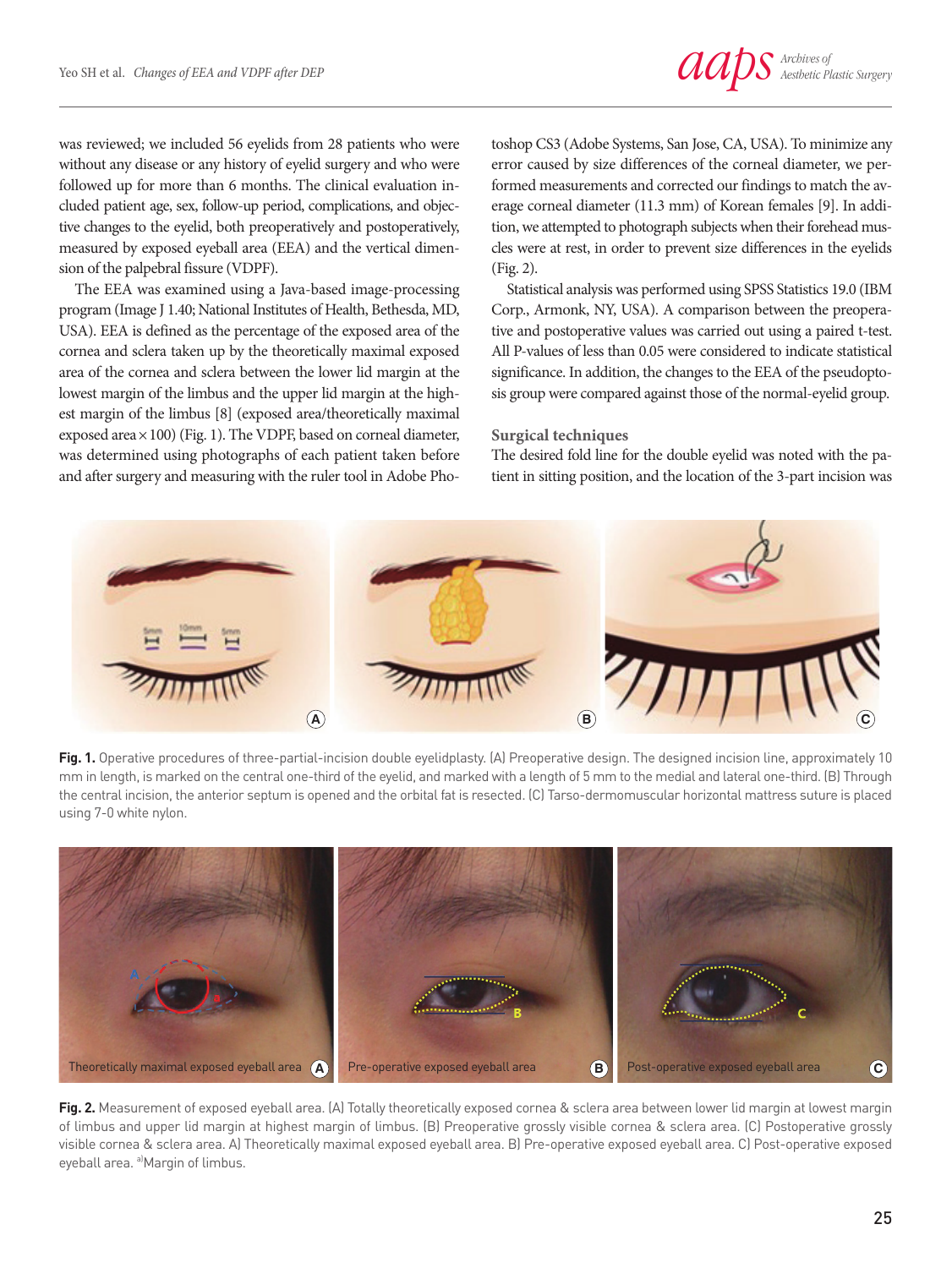

**Fig. 3.** Measurement of pre- and postoperative vertical dimension of palpebral fissure. (A) The distance between the upper and lower eyelid in vertical alignment with the center of the pupil in primary gaze at preoperative photo (7.9 mm). (B) The distance between the upper and lower eyelid in vertical alignment with the center of the pupil in primary gaze, a postoperative photo (9.8 mm).

decided. According to the design, an approximately 10-mm incision line was marked on the central one-third of the eyelid, and a small 5-mm incision line was marked on either side of the central incision on both the medial and lateral one-third of the eyelid.

All patients underwent surgery under local anesthesia using 1% lidocaine hydrochloride (HCl) combined with 1:100,000 epinephrine. Subsequently, through a central incision, the orbicularis oculi muscle was dissected in a perpendicular direction. The pretarsal fat layer was then spread with scissors to expose the tarsal plate's upper border. Then, the anterior orbital septum was pinched out with fine Adson forceps and opened, and the herniated orbital fat was delivered and resected. The remnant stalks of orbital fat were tied with 6-0 polydioxanone (PDS) to prevent hematoma. The skinto-tarsal fixation suture was passed horizontally on the levator aponeurosis or tarsus with 7-0 white nylon and plicated to the dermomuscular margin and orbicularis oculi muscle of the inferior skin incision. The patient was then asked to open her eyes, and the fold height and shape were checked, and then the fixation suture was tied permanently. The same procedure was also performed on the opposite eyelid. The patient was then asked to open her eyes repeatedly to observe and to adjust the supratarsal crease to achieve bilateral symmetry. The same skin-to-tarsal fixation with 7-0 nylon was performed through small medial and lateral incisions on both upper eyelids. After achieving a bilateral symmetry of the created crease, a skin suture was placed with a 7-0 black nylon (Fig. 3).

## **RESULTS**

All 28 patients were young females between the ages of 16 and 37

#### **Table 1.** Patient demographics

| Characteristics | No. of patients $(n = 28)$ |  |
|-----------------|----------------------------|--|
| No. of eyelids  | 56                         |  |
| Age             | $22 \pm 6.1$               |  |
| Sex             |                            |  |
| Female          | 28 (100.0)                 |  |
| Male            | 0(0.0)                     |  |
| Follow-up       | $11.3 \pm 12.0$            |  |

The data is presented as mean ± standard deviation or number (%).

#### **Table 2.** Postoperative complications

| Complications           | No. of patients $(n = 28)$ |
|-------------------------|----------------------------|
| Supratarsal loosening   | $2(7.1\%)$                 |
| Conjunctivitis          | $1 [3.6\%]$                |
| Fold asymmetry          | $0 [0.0\%]$                |
| Abnormal eyelid contour | $0 [0.0\%]$                |
| Hematoma                | $0 [0.0\%]$                |
| Total                   | 3 (10.7%)                  |

The data is presented as number (%).

years, with a mean age of  $22 \pm 6.1$  years. The average follow-up period was 11.4 months, and the longest follow-up lasted for 48 months. Within 1 to 2 weeks, the postoperative edema had mostly subsided, and a more natural-looking double eyelid was evident within 2 weeks to 1 month postoperatively (Table 1). All patients were satisfied with the surgical outcome. However, one complication of conjunctivitis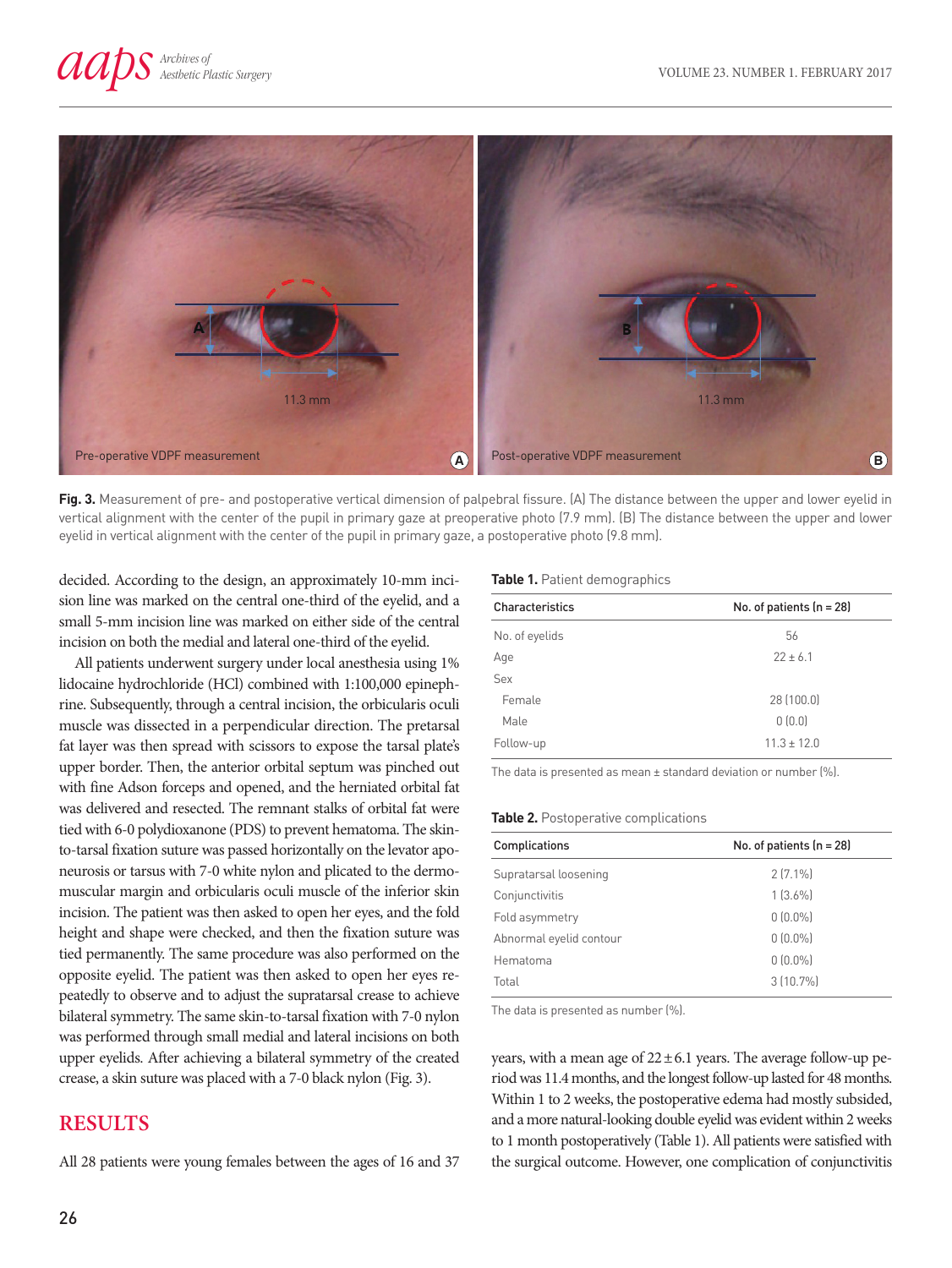

**Table 3.** Objective outcome of total group comparison of the pre- and postoperative values

| Objective outcomes<br>$[\%$ , mm | Preoperation | Postoperation  | P-value <sup>a)</sup> |
|----------------------------------|--------------|----------------|-----------------------|
| FFA                              | $746 + 91$   | $83.9 \pm 6.3$ | < 0.001               |
| <b>VDPF</b>                      | $74 + 10$    | $85 + 10$      | <0 001                |

The data is presented as mean ± standard deviation.

EEA, exposed eyeball area; VDPF, vertical dimension of palpebral fissure. a)Paired t-test.

Table 4. The changes of exposed eyeball area of pseudoptosis group  $(n = 17)$ 

| No.                     | Preoperation, EEA (%) | Postoperation, EEA (%) |
|-------------------------|-----------------------|------------------------|
| 1                       | 68.0                  | 76.0                   |
| $\overline{2}$          | 52.0                  | 84.0                   |
| 3                       | 79.0                  | 91.0                   |
| 4                       | 71.0                  | 83.5                   |
| 5                       | 61.0                  | 67.0                   |
| 6                       | 67.0                  | 81.0                   |
| 7                       | 79.0                  | 83.0                   |
| 8                       | 83.0                  | 88.0                   |
| 9                       | 73.0                  | 80.0                   |
| 10                      | 81.0                  | 85.0                   |
| 11                      | 63.0                  | 76.0                   |
| 12                      | 70.0                  | 87.0                   |
| 13                      | 70.0                  | 88.0                   |
| 14                      | 54.0                  | 78.0                   |
| 15                      | 82.0                  | 89.0                   |
| 16                      | 71.0                  | 74.5                   |
| 17                      | 86.0                  | 87.0                   |
| Average (mean $\pm$ SD) | $71.2 \pm 9.8$        | $82.2 \pm 6.3$         |

EEA, exposed eyeball area; SD, standard deviation.

occurred, and unilateral supratarsal crease loosening was observed in 2 patients (Table 2).

The mean preoperative EEA of all patients was  $74.6 \pm 9.1\%$ , and the average preoperative VDPF was  $7.4 \pm 1.0$  mm. The mean postoperative EEA of all patients was  $83.9 \pm 6.3$ %, and the average postoperative VDPF was  $8.5 \pm 1.0$  mm. In this study, patients showed a mean increase in EEA of 9.3% and a mean increase in VDPF of 14.9%. The mean postoperative EEA and VDPF of all patient values showed statistically significant changes compared with the preoperative EEA and VDPF values  $(P=0.000)$  (Table 3). The mean preoperative EEA of the pseudoptosis group was 71.2±9.8%, and the mean postoperative EEA of the pseudoptosis group was  $82.2 \pm 6.3\%$ (Table 4). The mean preoperative EEA of the normal-eyelid group was  $80.0 \pm 4.1$ %, and the mean postoperative EEA of the normaleyelid group was  $86.5 \pm 5.4\%$  (Table 5). The corresponding postop**Table 5.** The changes of exposed eyeball area of normal eyelid group  $(n = 11)$ 

| No.                 | Preoperation, EEA (%) | Postoperation, EEA (%) |
|---------------------|-----------------------|------------------------|
| 1                   | 78.0                  | 84.0                   |
| $\overline{2}$      | 79.0                  | 82.5                   |
| 3                   | 85.5                  | 92.0                   |
| 4                   | 87.0                  | 90.5                   |
| 5                   | 76.0                  | 81.0                   |
| 6                   | 81.0                  | 82.0                   |
| 7                   | 77.0                  | 88.0                   |
| 8                   | 75.0                  | 77.5                   |
| 9                   | 79.5                  | 89.5                   |
| 10                  | 78.5                  | 89.5                   |
| 11                  | 83.0                  | 94.5                   |
| Average (mean ± SD) | $80.0 \pm 4.1$        | $86.5 \pm 5.4$         |

EEA, exposed eyeball area; SD, standard deviation.

**Table 6.** Summary of studies of vertical dimension of palpebral fissure of Korean female youths

| Reference              | <b>VDPF</b>     | Double fold [%] |
|------------------------|-----------------|-----------------|
| Lee et al., 1989 [15]  | $7.88 \pm 0.8$  |                 |
| Park et al., 2008 [12] | $8.2 \pm 1.1$   | 36              |
| Park et al., 1990 [13] | $8.04 \pm 1.55$ | 50              |
| Song et al., 2001 [2]  |                 | 36              |
| Moon et al. 2003 [17]  |                 | 48              |
| Song et al., 2002 [1]  | $10.7 \pm 1.8$  | 100             |
|                        | $9.7 \pm 1.6$   | 0               |
| Bae et al., 2007 [9]   | $8.2 \pm 1.6$   | 44.9            |
| Seo. 2009 [14]         | $8.18 \pm 0.80$ |                 |

The data is presented as mean ± standard deviation.

VDPF, vertical dimension of palpebral fissure.

erative values of VDPF changed by a greater margin than the ranges for Korean female youths from previous reports, with about 50% showing a double fold (Table 6).

#### **DISCUSSION**

East Asian eyelids (including those of Koreans) are characterized by pretarsal skin laxity, with fatty lids and the absence of a supratarsal fold produced by a lack of levator aponeurosis extension to the dermis of the pretarsal area [9,10].

Various techniques to create a double eyelid in East Asians have been described, and they can be classified into 3 principal methods: non-incision (buried-suture), partial-incision, and full-incision techniques. Regardless of the chosen method, the surgical goal of double-eyelid operations is to achieve a durable, natural-looking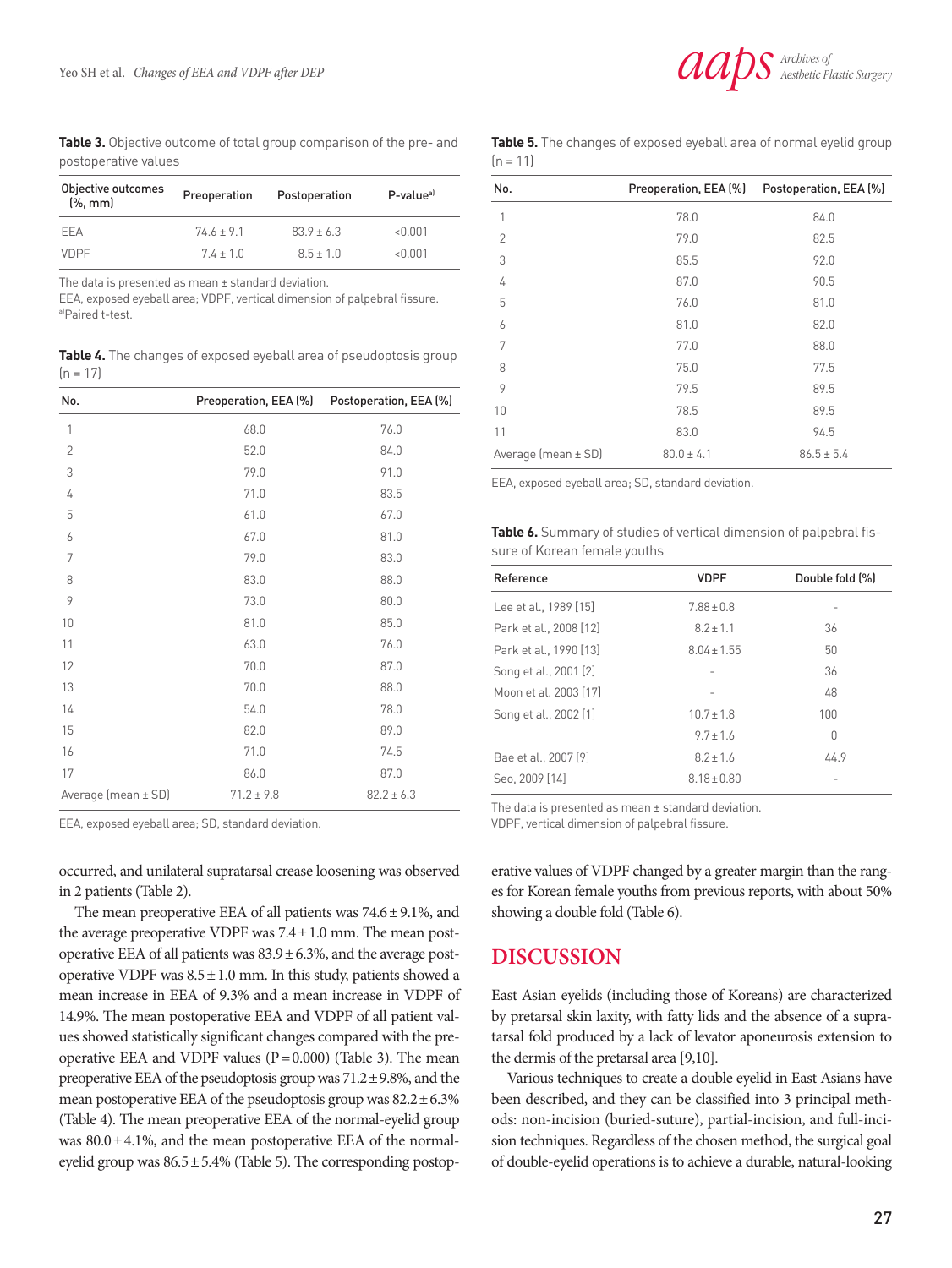fold while providing the shortest possible recovery time.

Currently, various partial- or limited-incision methods are in use worldwide. These limited- or partial-incision methods minimize tissue injury and postoperative edema, providing adequate adhesion for durable fold formation with a short recovery period. Previous reports have focused on surgical techniques and fold aspects, and there has been a general lack of reviews or reports on the objective qualitative outcomes of double eyelidplasty.

To evaluate the objective changes of the eyelids after a double eyelidplasty, EEA and VDPF were measured both preoperatively and postoperatively. In addition, EEA was measured according to the presence of pseudoptosis. In this study, when the marginal reflex distance-1 (MRD1) is 3 mm or less with normal levator function, it was defined as pseudoptosis [11]. Moreover, a comparison was made between these values and previously reported anthropometric and photogrammetric values in normal Korean youths.

In our hospital, a preliminary study of the values of EEA was performed on 90 subjects between the ages of 11 and 85 years, without any history of eyelid surgery or disease of the eyes, and the value was  $74.0 \pm 8.1$ %. This is similar to the preoperative EEA value in the current study  $(74.6 \pm 9.1\%)$ .

For the anthropometric VDPF, Park et al. [12] reported a mean value of  $8.2 \pm 1.1$  mm in female subjects; among them, 36.1% of the individuals had double eyelids. In a different study, Park et al. [13] reported a mean value of 8.04±1.55 mm for VDPF in female subjects in their mid twenties; 50% had double eyelids. Seo and Ahn [14] reported a mean value of 8.18±0.80 mm for VDPF in female subjects in their second decade; they did not provide the percentage of subjects who had double eyelids.

For photogrammetric VDPF, Song et al. [1] reported that the mean VDPF of subjects with double eyelids was  $10.7 \pm 1.8$  mm and those with single eyelids was  $9.7 \pm 1.6$  mm; however, they did not know whether their subjects had undergone a double-eyelid operation. Lee et al. [15] reported a mean photogrammetric value of 7.88 ±0.8 mm in young Korean females, but they did not mention the percentage of subjects with double eyelids. Bae et al. [9] reported a mean photogrammetric value of  $8.2 \pm 1.6$  mm in females in their 20s and  $8.2 \pm 1.7$  mm in females in their 30s; among them, 44.9% of individuals had double eyelids.

In this study, the mean preoperative value of VDPF of all patients was 7.4±1.0 mm, and the discrepancy with the other studies reported in the literature may have been due to the differences in the percentages of subjects who had double eyelids.

After the creation of a double eyelid, the postoperative values of EEA and VDPF for all patients  $(83.9 \pm 6.3\%$  and  $8.5 \pm 1.0$  mm, respectively) showed statistically significant differences when compared with the preoperative values  $(P=0.000)$  (Table 3). Meanwhile, some patients in the study had pseudoptosis due to upper-eyelid skin laxity. Therefore, we compared the values of the pseudoptosis group with those of the normal-eyelid group. The results showed

that the changes in the EEA after double eyelidplasty in the pseudoptosis group (11%) (Table 4) were greater than those in the normal-eyelid group (6.5%) (Table 5), even though the absolute value of the normal-eyelid group was high postoperatively (82.2% vs. 86.5%).

The mechanism of enlargement of the eyelid after double eyelidplasty is known to rely on the differences in thickness of tissue, the lower positioning of the orbit septum, and the prominent preaponeurotic fat resulting in a single full lid. Thus, after removal of the pretarsal fat and orbicularis muscle to form a dynamic connection or adhesion of the levator aponeurosis or tarsus and skin or dermis, pretarsal soft tissue is pulled up by adhesion with the tarsus upper margin and aponeurosis with a decrease of lid fullness. Additionally, when orbital fat is removed, the upper-eyelid burden decreases, which makes upper-eyelid excursion easier [16].

All patients were satisfied with the surgical outcomes, but there was 1 complication of conjunctivitis that required a removal of the buried suture. Moreover, 2 other patients experienced unilateral supratarsal crease loosening, which was corrected with an additional skin-to-tarsal fixation through the previous incision. During the early postoperative period, the eyes-closed view showed a slightly deep and intense double-eyelid line. As time passed, complaints of dry eye syndrome or changes involving tearing that could accompany an enlarged EEA did not occur. In addition, there were no occurrences of intense, unsatisfactory surgical scarring, and a naturallooking eyelid line was achieved.

The drawback of this study is that it included a small number of patients, which hinders the degree to which valid, generalizable conclusions can be drawn from our findings. Moreover, postoperative eyelid height can vary depending on whether the operative method is incisional or buried. Therefore, it is necessary to analyze and compare results according to the operative method.

## **PATIENT CONSENT**

Patients provided written consent for the use of their images.

## **REFERENCES**

- 1. Song WC, Park SH, Koh KS. Metric and non-metric characteristics of Korean eyes using standardized photographs. Korean J Phys Anthropol 2002;15:95-107.
- 2. Song WS, Kim YH, Lee SJ. Morphologic study of upper eyelid contour and functional evaluation of levator palpebrae superioris muscle in adult and young people. J Korean Ophthalmol Soc 2001;42:1523-9.
- 3. Hiraga Y. The double eyelid operation and augmentation rhinoplasty in the Oriental patient. Clin Plast Surg 1980;7:553-67.
- 4. Jinghe Z, Huifang X, Lihong W, et al. Three mini-incision double-eyelid blepharoplasty. Ann Plast Surg 2014;72:141-4.
- 5. Yang SY. Oriental double eyelid: a limited-incision technique. Ann Plast